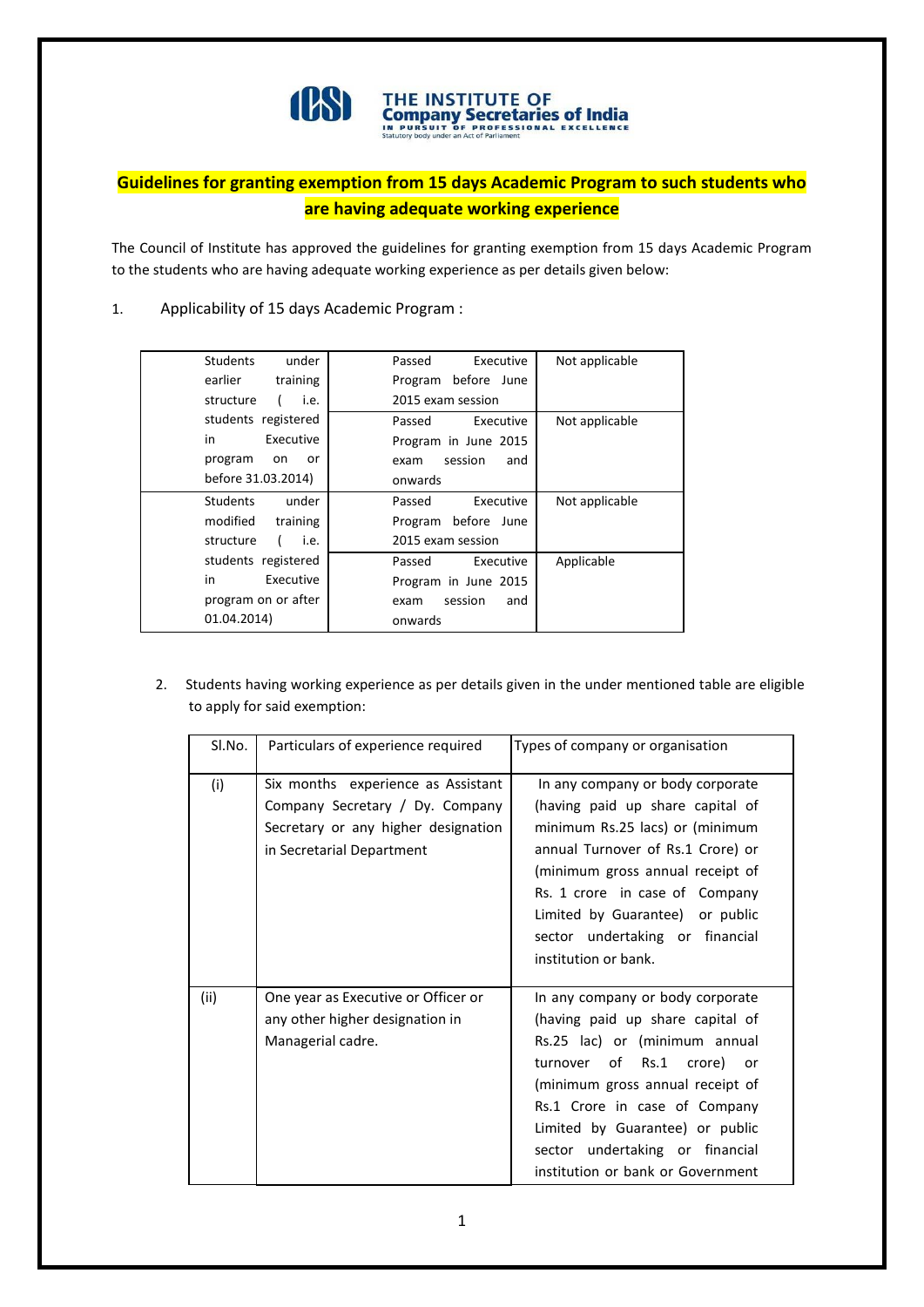|       |                                                                     | organisation or statutory body or<br>autonomous body or Practising<br>Company Secretaries or firm of<br>Practising Company Secretaries. |
|-------|---------------------------------------------------------------------|-----------------------------------------------------------------------------------------------------------------------------------------|
| (iii) | One year experience in Clerical or<br>Supervisory or Officer cadre. | In any department of the ministries<br>under State/Central Government                                                                   |
| (iv)  | Accountant or as an Advocate                                        | One year's continuous practice as Chartered Accountant or Cost & Management                                                             |

- 3. For claiming the above exemption, student concerned shall be required to submit "Experience Certificate" issued by his/her employer, as per details given below:
	- a) Experience Certificate should be neatly typed/printed on letter head of the company/organisation from where the student concerned has acquired the working experience;
	- b) It should be signed by authorised signatory of the company/organisation. Name, Designation, signature with date and stamp of authorised signatory should be clearly visible;
	- c) It should contain name of student, designation, period of working experience ( from… to …. ), monthly emoluments paid, detailed job profile handled by the candidate;
	- d) Student should also submit documentary evidence in support of paid-up capital /turnover /gross annual receipt/certificate of practice as Chartered Accountant or Cost & Management Accountant or Bar Council registration certificate in case of Advocate/ Documentary proof of continuous practice as CA or CMA or Advocate etc. (whatever applicable, on case to case basis);
	- e) Pass mark sheet of both groups/modules of Executive Program of ICSI
- 4. All supporting documents submitted by students are to be self-attested by the applicant bearing his/her signature & date.
- 5. Each student applying for exemption from 15 days Academic Program shall be required to pay processing fees of Rs 6,000/- per student. ( Rupees six thousand only)
- 6. Since it is a processing fee, this is to be paid along with "application form for claiming exemption from 15 days Academic Program" through demand draft drawn in favour of "The Institute of Company Secretaries of India" payable at New Delhi.
- 7. Exemption shall always be granted from full 15 days Academic Program. There will be no provision of partial exemption (for example : somebody has been granted exemption from 2 days Induction or 3 days e-Governance etc. etc… and he/she is asked to undergo balance potion of 15 days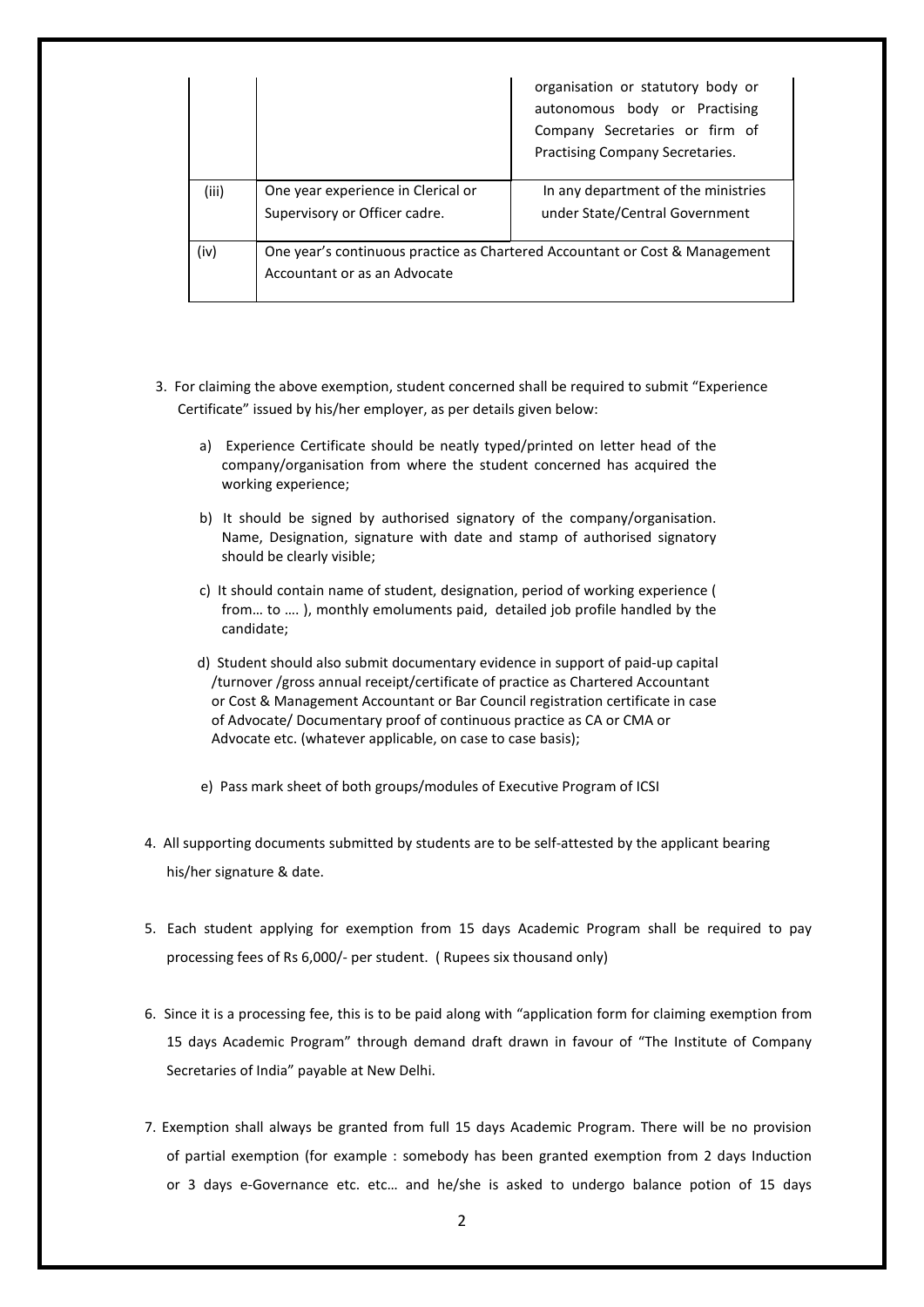Academic Program i.e. 5 days Skill Development or 5 days Entrepreneurship Development Program).

- 8. After receipt of application for exemption from 15 days Academic Program along with exemption fees of Rs 6,000/-, while doing the scrutiny/checking of documents submitted by student, if it is found that student is not eligible for granting exemption from 15 days Academic Program, in such case 20% of fees paid by student, for claiming exemption from 15 days Academic Program shall be deducted towards the administrative cost incurred for processing of the application and balance amount of fees paid by him/her shall be refunded. Later on after some time, after acquiring some more experience or on the basis of some additional supporting documents if he/she is applying again for re-consideration of his /her request, he/she shall be required to apply a fresh along with payment of Rs 6,000/- as fees for claiming exemption from 15 days Academic Program once again.
- 9. Student's application for exemption from 15 days Academic Program shall be accepted through hard copy only in prescribed format along with all supporting documents & demand draft of Rs 6,000/- in original till complete online process for applying for exemption from 15 days Academic Program is made by ICSI. Applying for exemption from 15 days Academic Program through e-mail and sending scanned copies of all supporting papers through e-mail shall not be accepted.
- 10. Students are required to send the hard copy of above experience certificate with supporting documents, along with application for claiming exemption from 15 days Academic Program duly filled & signed by the applicant and original demand draft at the following address :

Director (Training & Placement) The Institute of Company Secretaries of India C-37, Sector-62 NOIDA-201301

11. After the exemption is granted, an intimation in this regard shall be sent to student concerned by the Institute .

**Training / Revised on 01.04.16**

*(Format of application form for claiming exemption from 15 days Academic Program is given at the continuing page)*